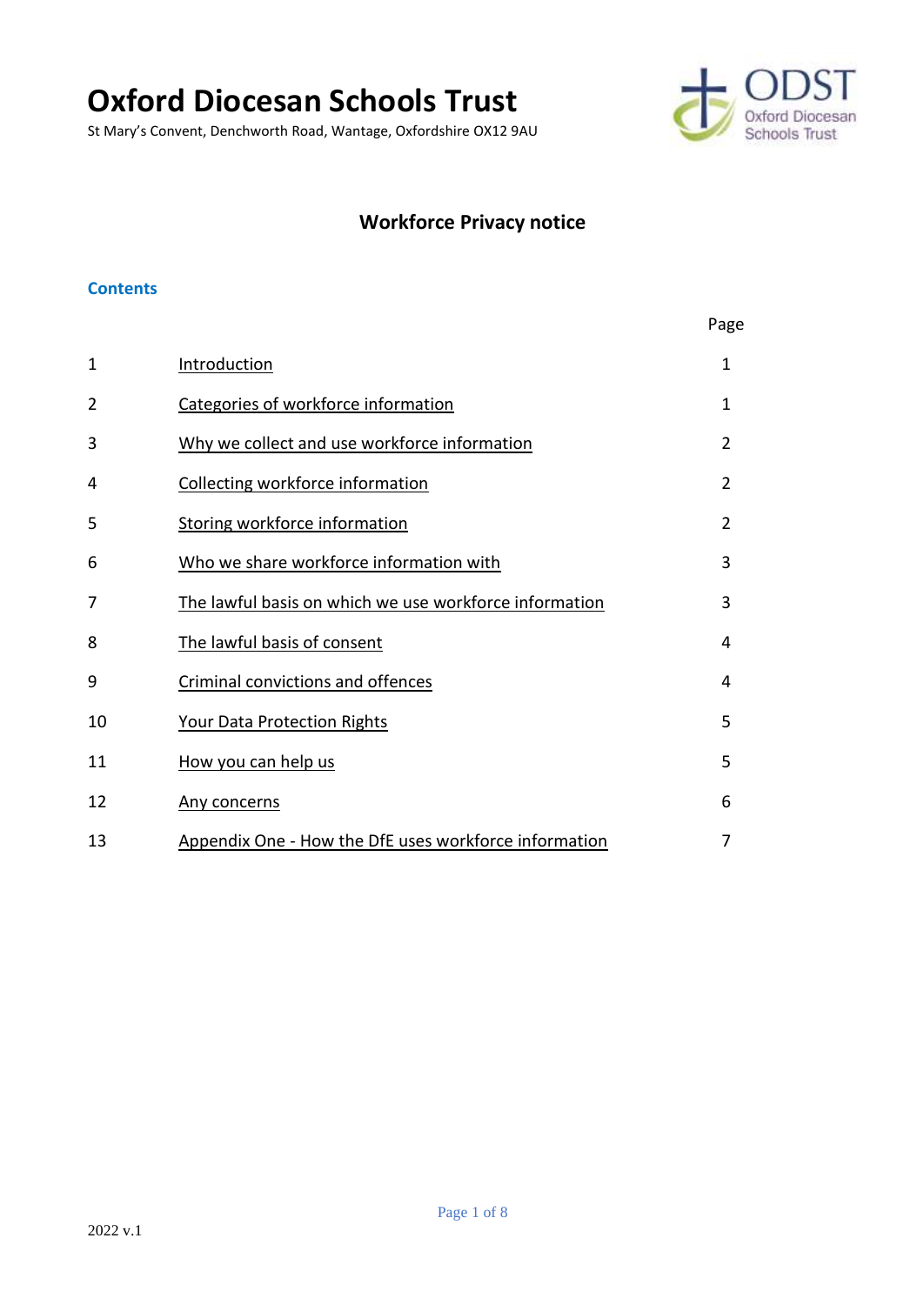## <span id="page-1-0"></span>**1. Introduction**

The schools that are part of the Oxford Diocesan Schools Trust (ODST) collect and use the personal information of employees, prospective employees, agency staff and contractors so that they can operate effectively, meet their legal obligations and the Trust can fulfil its educational purpose.

This privacy notice explains how we collect, store and use (i.e., process) your personal information, before, during and after your working relationship with us. It also lets you know what rights you have in relation to our processing of your personal information.

If you would like to discuss anything in this privacy notice at any time, please contact:

| School Lead:             | name, contact details                                                                                                              |
|--------------------------|------------------------------------------------------------------------------------------------------------------------------------|
| Data Protection Officer: | DPO - Mike Bingham, Operations Manager, ODST,<br>mike.bingham@oxford.anglican.org,<br>Dpo.odst@oxford.anglican.org<br>07342 997243 |

## <span id="page-1-1"></span>**2. The categories of school workforce information we process includes:**

- **Personal identifiers and contacts**, e.g., name, employee or teacher number, national insurance number, contact details and address, identification documents, photographs, CCTV images
- **Characteristics**, e.g., gender, ethnicity, health and medical information, any accident records, any declared criminal convictions
- **Emergency contacts**, e.g., next of kin, emergency contacts and contact details
- **Contractual information**, e.g., start date, hours worked, role and scale/grade, salary, pension and benefits
- **Employment records**, e.g., employment and education history, qualifications, training records, work absence, performance and disciplinary records, professional organisation memberships (in order to process salary deductions for which you have given consent)
- **Recruitment information**, e.g., application, identity and right to work checks, copy of passport or similar photographic identification, references
- **Payroll information**, e.g., bank account details, payroll records and tax status information.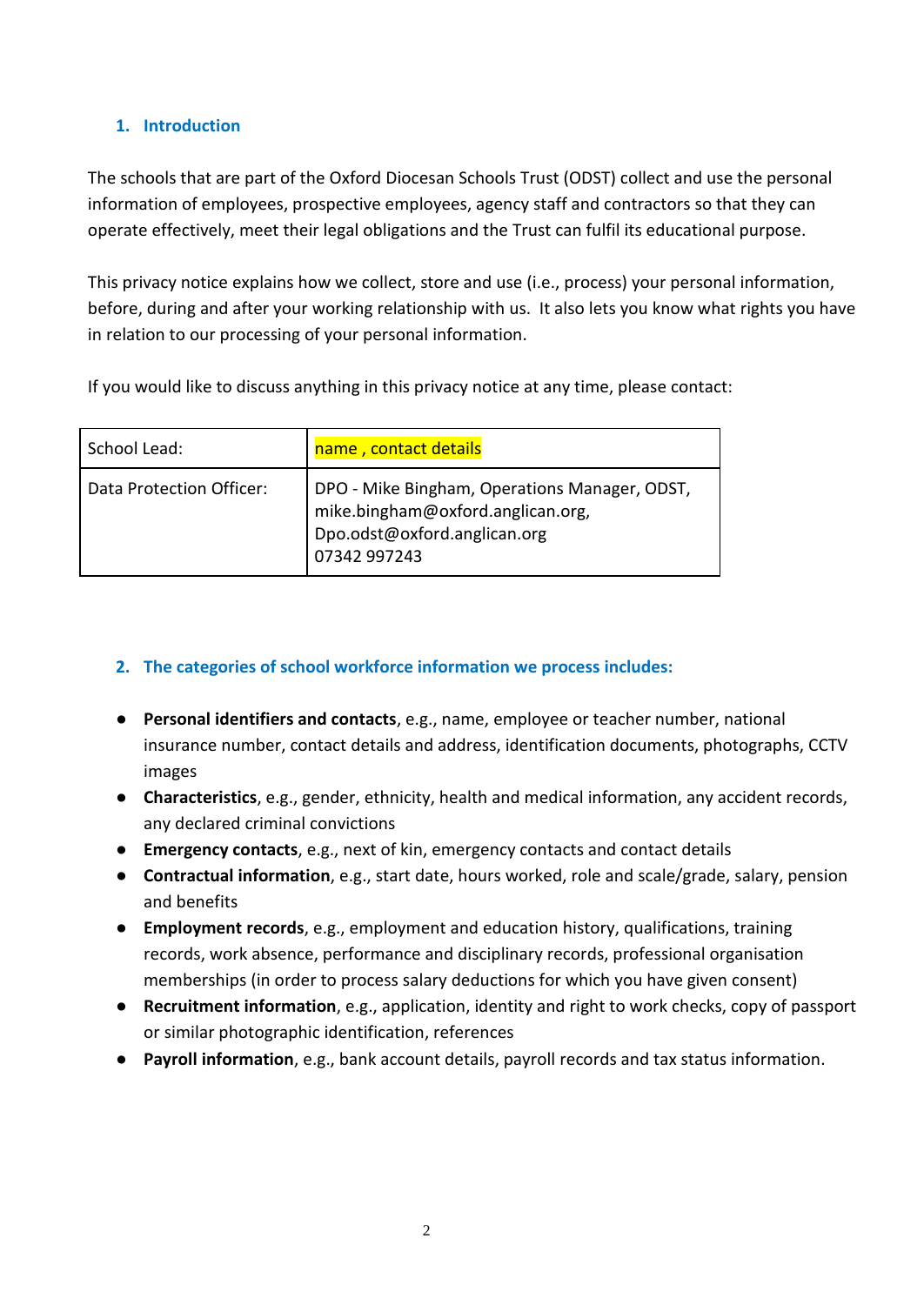#### <span id="page-2-0"></span>**3. Why we collect and use school workforce information**

We collect and use your personal information for the following purposes:

- a. Carry out the contract we have with you, provide you with access to the services required for your role and manage our human resources processes
- b. Assess your performance, to conduct pay and grading reviews and to deal with any employer/employee related disputes. We also use it to meet the training and development needs required for your role
- c. Assess your compliance with school policies and procedures and to ensure the security of our premises, IT systems and employees
- d. Comply with our legal obligations and for equal opportunities monitoring. We also use it to ensure the health, safety and wellbeing of our employees
- e. Develop a comprehensive picture of our workforce and how it is deployed
- f. Inform the development of recruitment and retention policies.

## <span id="page-2-1"></span>**4. Collecting school workforce information**

We collect school workforce information in a variety of ways:

- Directly from individuals themselves
- From referees, either external or internal
- From Occupational Health and other health providers
- From pension administrators and other government departments, e.g., Tax details from HMRC
- From mandatory pre-employment vetting checks through our DBS provider and the Department for Education
- From a professional organisation
- From an employment agency or employer
- CCTV images taken using our own CCTV systems, if applicable.

Whilst the majority of information you provide to us is mandatory, some of it is requested on a voluntary basis. In order to comply with data protection legislation, we will inform you whether you are required to provide certain school workforce information or if you have a choice on this.

## <span id="page-2-2"></span>**5. Storing workforce information**

Physical and electronic records are held for each member of staff. Information is held securely on our management information systems and on our school premises.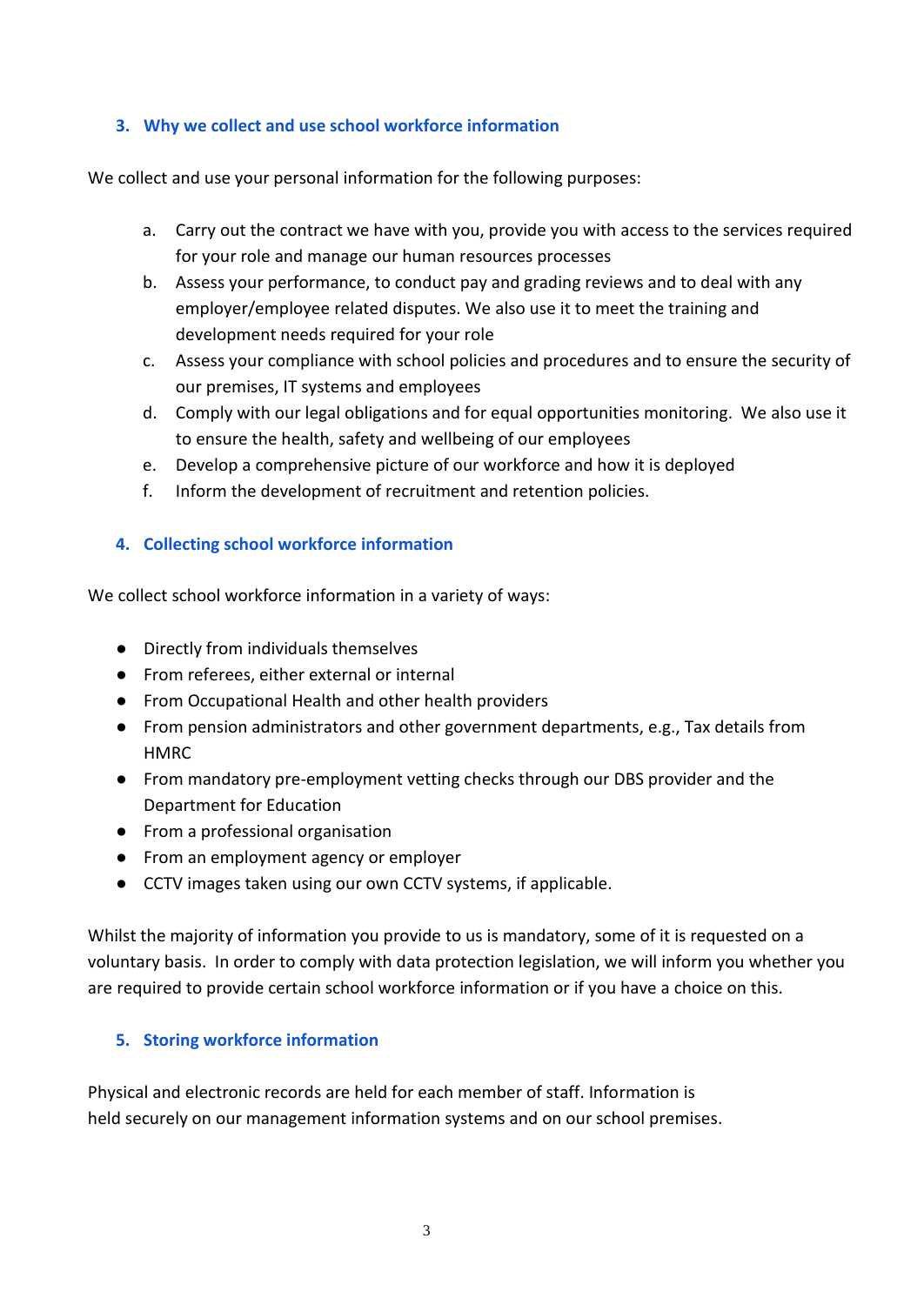We hold school workforce information in line with the retention schedule in the Trust's Data Retention Policy.

## <span id="page-3-0"></span>**6. Who we share school workforce information with:**

We routinely share school workforce information with:

- Our Local Authority to support it in meeting its statutory duties
- The Department for Education, e.g., statutory data collections (see Appendix One for information on how the DfE uses your information)
- Our Disclosure and Barring Service (DBS) checks provider
- The Teaching Regulation Agency
- The Teachers' Pension Service
- The Local Government Pension Scheme
- Our IT and payroll providers
- Educational software providers
- External auditors.

We do not share information about our school workforce with anyone without consent, unless the law and our policies allow us to do so.

When we share workforce information with third parties, we will always ensure that we share the minimum amount of information necessary for the purpose of the sharing. We will also require them to keep your personal information secure and to treat it in accordance with data protection law.

## <span id="page-3-1"></span>**7. The lawful basis on which we use school workforce information**

Our school, as a data controller, needs to comply with the UK's General Data Protection Regulation (GDPR) and the UK Data Protection Act 2018. We are required to ensure we have a lawful basis under the GDPR for any processing we carry out on personal data.

Under Article 6 of the GDPR the lawful bases we rely on for processing school workforce information are:

- We need to comply with a **contractual obligation**, e.g., paying salaries
- We need to comply with a **legal obligation**, e.g., DfE data returns
- We need to meet our **public task** of running our school and keeping everyone safe
- We have a **legitimate interest**
- We have obtained **consent** to use personal information in a certain way
- We need to protect someone's life (**vital interests)** in an emergency.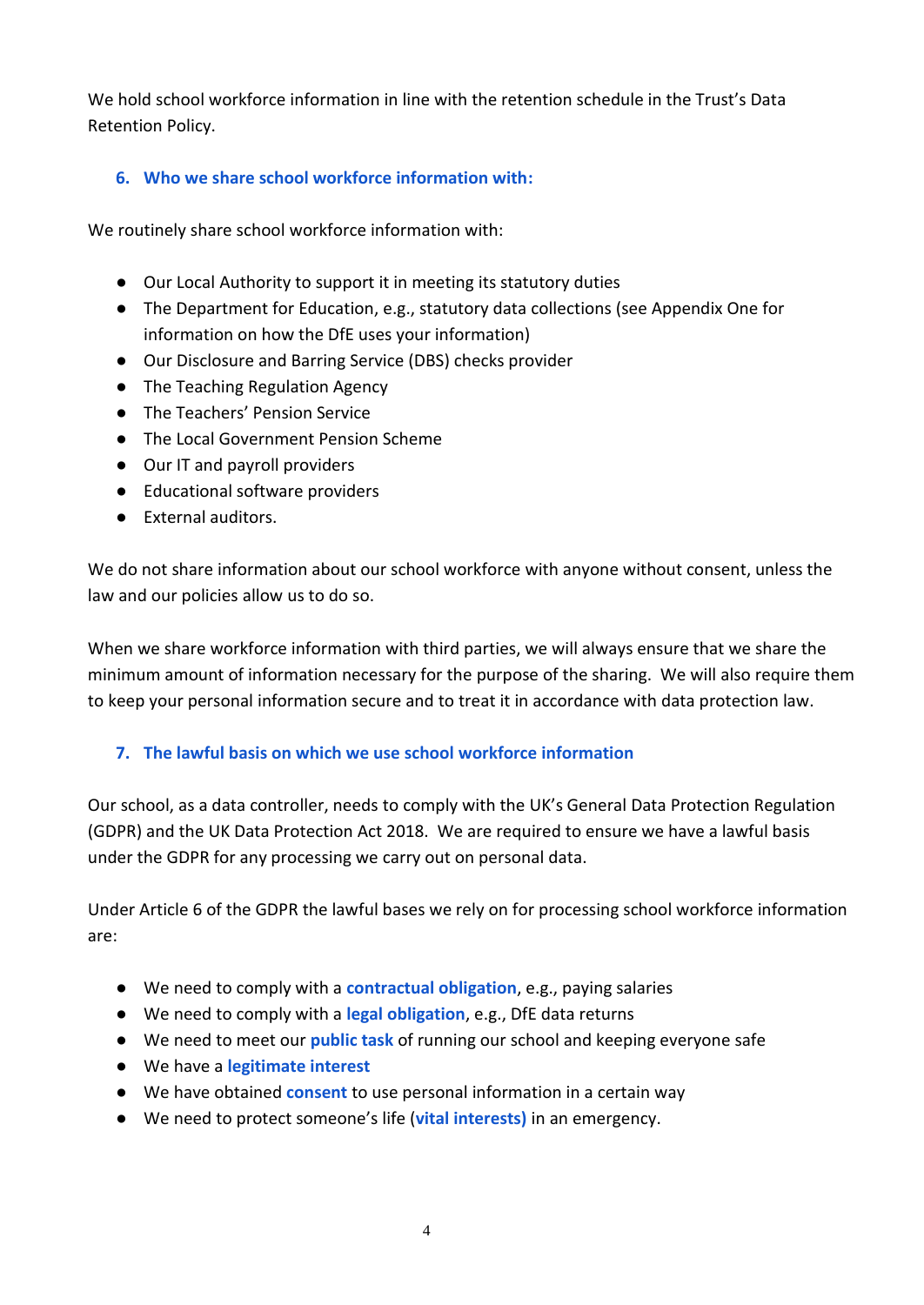Some personal information requires extra protection because it is considered more sensitive. This includes race, ethnicity, religious beliefs, medical conditions, genetic information and biometric data.

Under Article 9 of the GDPR, if we are processing special category data, we will also rely on one of the following lawful conditions:

- To meet our **obligations as a data controller, or those of data subjects**, in connection with employment, social security and social protection
- For reasons of **substantial public interest**, keeping our workforce safe and ensuring **equality of opportunity/treatment**
- To establish, exercise or defend **legal claims**
- To protect someone's life (**vital interests**) in an emergency
- We have **explicit consent.**

In addition, under the UK's Data Protection Act 2018, we rely on the processing conditions at Schedule 1 part 1, paragraphs 1, 8 and 18.

These relate to the processing of special category data for employment purposes, safeguarding and equality of opportunity/treatment. Our Appropriate Policy Document provides more information about this processing.

## <span id="page-4-0"></span>**8. The lawful basis of consent**

Whenever we rely on consent, it must be freely given, informed and clear. Consent can be withdrawn at any time by contacting the school lead (details on the first page).

## <span id="page-4-1"></span>**9. Criminal convictions and offences**

We process information about staff criminal convictions and offences under Article 10 of the GDPR because we are required by law to carry out enhanced DBS checks as part of our recruitment processes.

The GDPR Article 6 lawful bases we rely on to process this data are:

- Performance of our **public task**
- Performance of a **contract**.

In addition, under the UK's Data Protection Act 2018, we rely on the processing conditions at Schedule 1:

- $\bullet$  Part 2, para  $6(2)(a)$
- Part 1, para 1.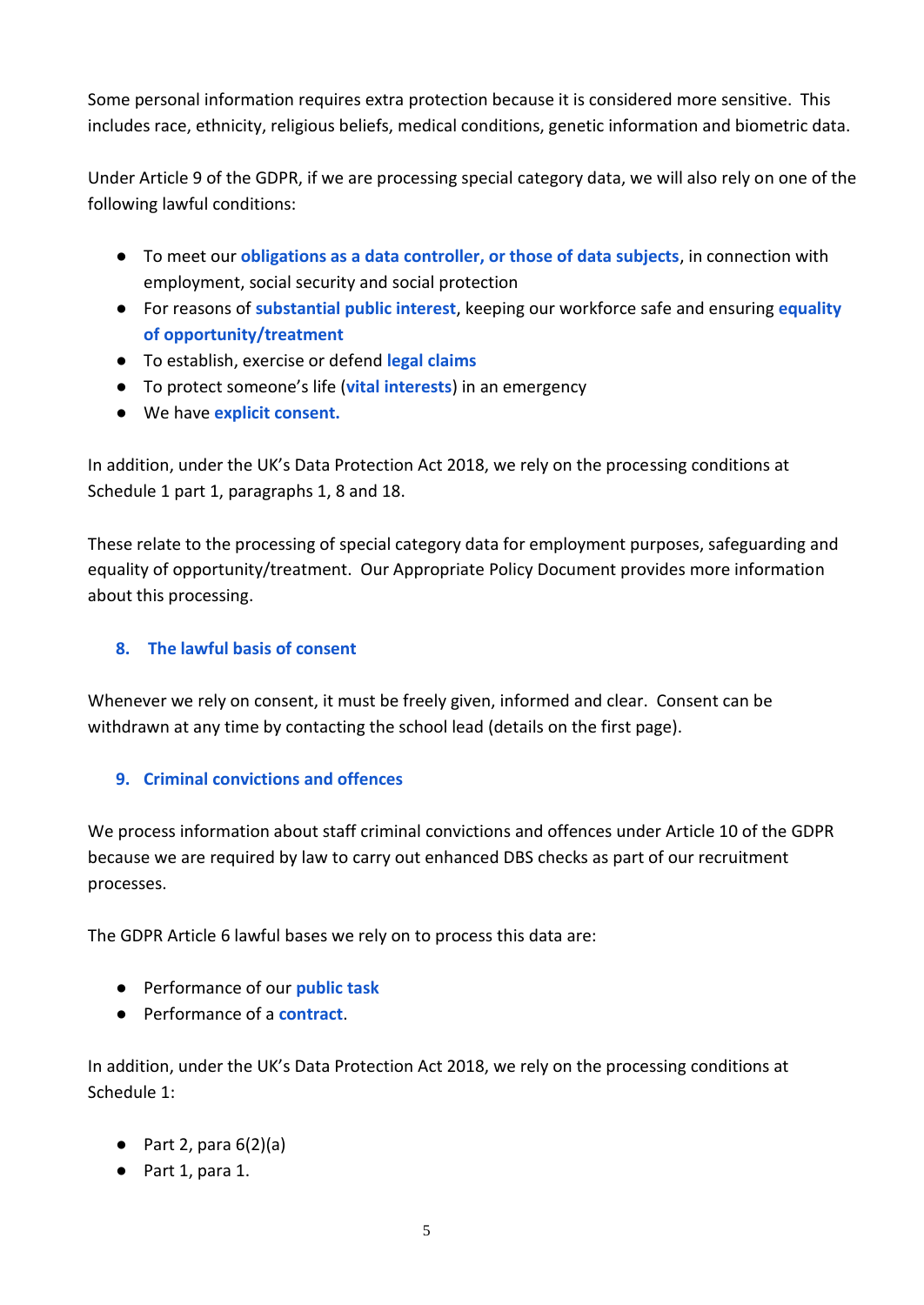These relate to the processing of criminal offence data for statutory and employment purposes respectively. See Part 3 of *[Keeping Children Safe in Education](https://assets.publishing.service.gov.uk/government/uploads/system/uploads/attachment_data/file/1007260/Keeping_children_safe_in_education_2021.pdf)* September 2021 for more information.

Our Appropriate Policy Document provides more information about this processing.

#### <span id="page-5-0"></span>**10. Your Data Protection Rights**

Under the GDPR you have the right to request access to the information about you that we process (a subject access request). To make a request for your information please contact the school lead (details on the first page).

You also have the right to:

- Have your personal data corrected if it is inaccurate or incomplete
- Request the deletion or removal of personal data where there is no compelling reason for its continued processing
- Restrict the processing of your personal data (i.e. permitting its storage but no further processing)
- Object to direct marketing (including profiling) and processing for the purposes of scientific/historical research and statistics
- Not to be subject to decisions based purely on automated processing where it produces a legal or similarly significant effect upon you.

For more information on how we handle subject access requests, please see our Data Protection Policy.

#### <span id="page-5-1"></span>**11. How you can help us**

As we have limited staff resources outside of term time, we encourage members of our school workforce to submit subject access requests during term time and not too close to the end of term. This will support us in responding as quickly as possible to your request, which we always want to do.

#### <span id="page-5-2"></span>**12. Any concerns**

We take any concerns about our collection or use of personal information very seriously, so please contact us (details on first page) to raise any concerns in the first instance.

If you remain concerned, having done this, you have the right to raise your concerns with the Information Commissioner's Office:

<https://ico.org.uk/make-a-complaint/your-personal-information-concerns/>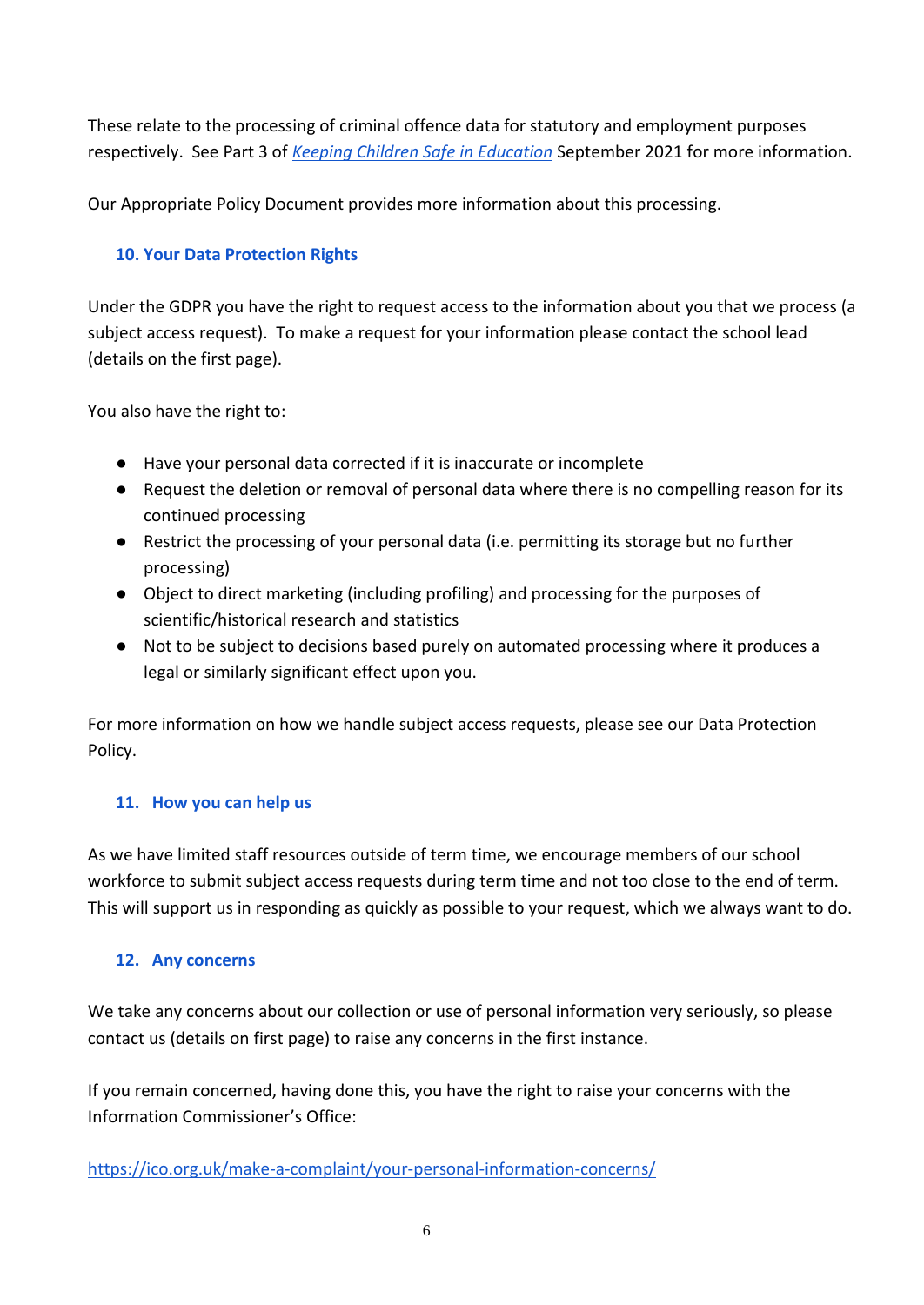#### Call: 0303 123 1113

#### <span id="page-6-0"></span>**13. Appendix One - Department for Education**

(Information provided by the DFE)

The Department for Education (DfE) collects personal data from educational settings and local authorities via various statutory data collections. We are required to share information about our school workforce with the DfE.

For example, we are required to share information about our school employees with the DfE under Section 5 of the Education (Supply of Information about the School Workforce) (England) Regulations and amendments.

All data is transferred securely and held by DfE under a combination of software and hardware controls, which meet the current government security policy framework.

#### **How Government uses your data**

The workforce data that we lawfully share with the DfE through data collections:

- informs departmental policy on pay and the monitoring of the effectiveness and diversity of the school workforce
- links to school funding and expenditure
- supports 'longer term' research and monitoring of educational policy

#### **Data collection requirements**

To find out more about the data collection requirements placed on us by the Department for Education including the data that we share with them, go to [https://www.gov.uk/education/data-collection-and-censuses-for-schools.](https://www.gov.uk/education/data-collection-and-censuses-for-schools)

#### **Sharing by the Department**

The Department may share information about school employees with third parties who promote the education or well-being of children or the effective deployment of school staff in England by:

- conducting research or analysis
- producing statistics
- providing information, advice or guidance